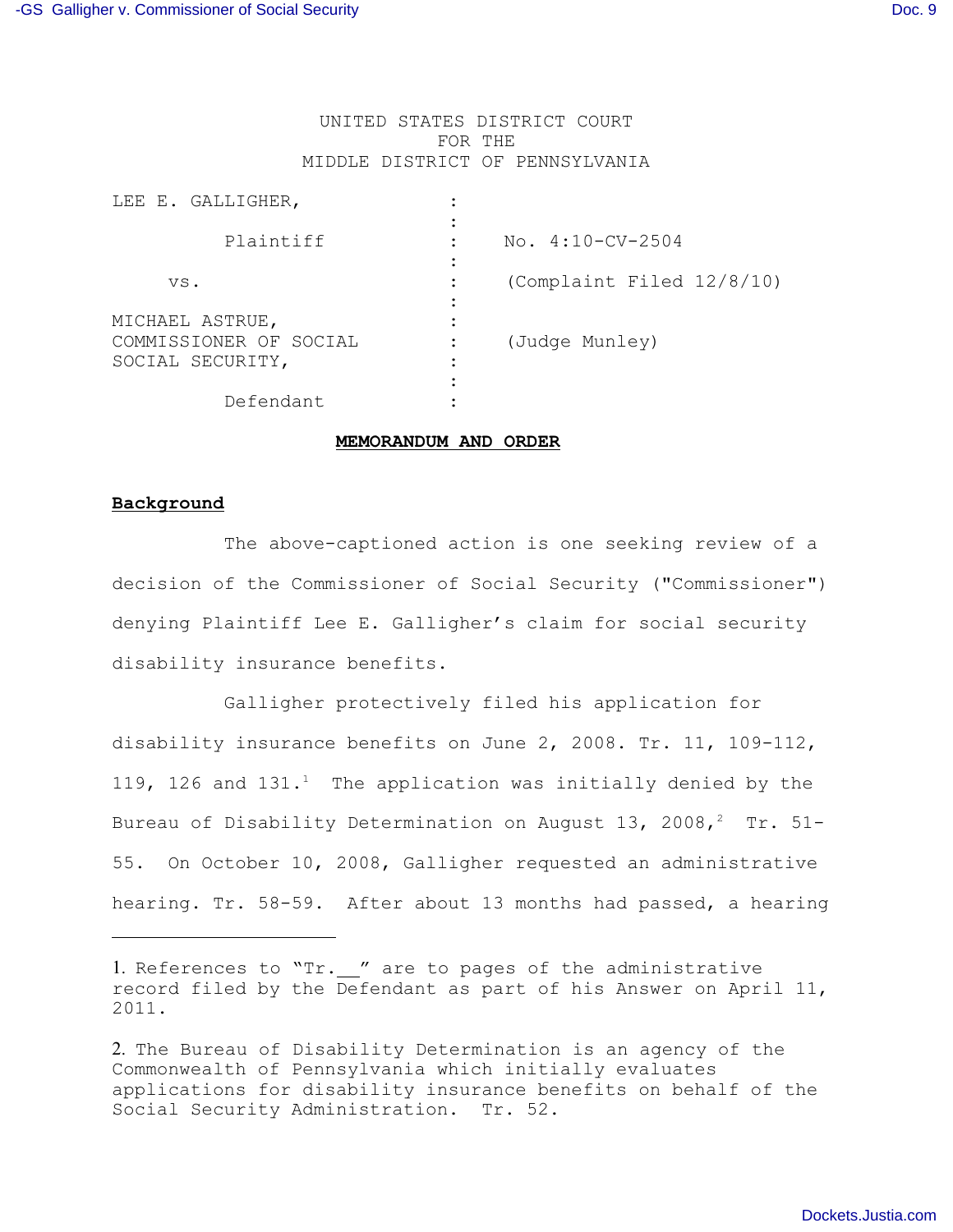was held before an administrative law judge on November 20, 2009. Tr. 20-48. On November 24, 2009, the administrative law judge issued a decision denying Galligher's application. Tr. 11-19. On January 26, 2010, Galligher filed a request for review with the Appeals Council. Tr. 6. On October 8, 2010, the Appeals Council concluded that there was no basis upon which to grant Galligher's request for review. Tr. 1-5. Thus, the administrative law judge's decision stood as the final decision of the Commissioner.

Galligher then filed a complaint in this court on December 8, 2010. Supporting and opposing briefs were submitted and the appeal<sup>3</sup> became ripe for disposition on July 11, 2011, when Galligher elected not to file a reply brief.

Disability insurance benefits are paid to an individual if that individual is disabled and "insured," that is, the individual has worked long enough and paid social security taxes. The last date that a claimant meets the requirements of being insured is commonly referred to as the "date last insured." It is undisputed that Galligher meets the insured status requirements of the Social Security Act through December 31, 2012. Tr. 11 and 13.

Galligher was born in the United States on March 3, 1956. Tr. 50, 109 and 126. Although Galligher attended special

<sup>3.</sup> Under the Local Rules of Court "[a] civil action brought to review a decision of the Social Security Administration denying a claim for social security disability benefits" is "adjudicated as an appeal." M.D.Pa. Local Rule 83.40.1.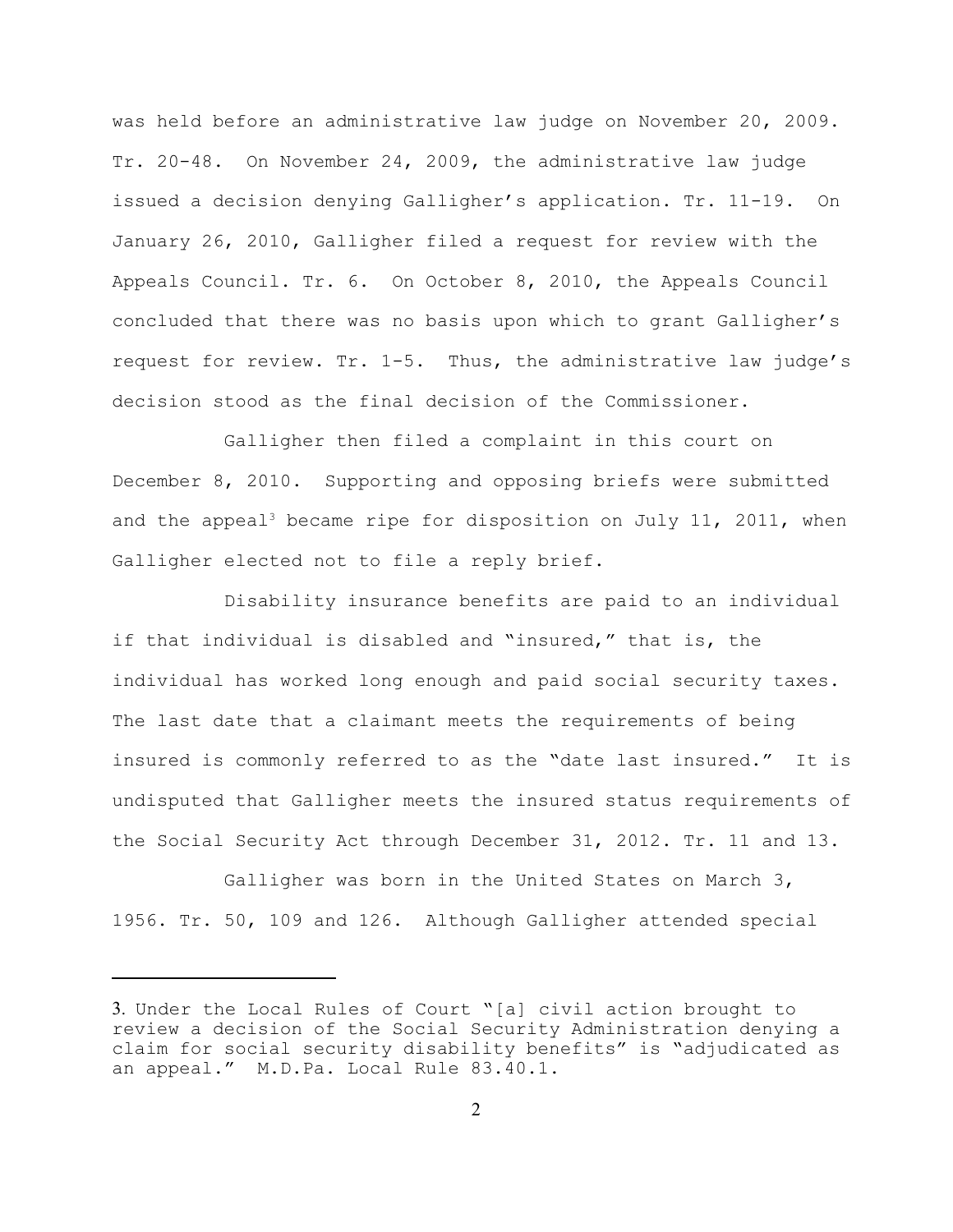education classes, he graduated from high school in 1975 and can read, write, speak and understand the English language. Tr. 42, 134 and 142.

Galligher has a lengthy history of work and earnings. Tr. 121. His past relevant employment<sup>4</sup> was as a school custodian. Tr. 136. The custodian position was described by a vocational expert as semi-skilled, medium work.<sup>5</sup> Tr. 43.

5. The terms sedentary, light, medium and heavy work are defined in the regulations of the Social Security Administration as follows:

> (a) *Sedentary work*. Sedentary work involves lifting no more than 10 pounds at a time and occasionally lifting or carrying articles like docket files, ledgers, and small tools. Although a sedentary job is defined as one which involves sitting, a certain amount of walking and standing is often necessary in carrying out job duties. Jobs are sedentary if walking and standing are required occasionally and other sedentary criteria are met.

> (b) *Light work*. Light work involves lifting no more than 20 pounds at a time with frequent lifting or carrying of objects weighing up to 10 pounds. Even though the weight lifted may be very little, a job is in this category when it requires a good deal of walking or standing, or when it involves sitting most of the time with some pushing and pulling of arm or leg controls. To be considered capable of performing a full or wide range of light work, you must have the ability to do substantially all of these activities. If someone can do light work, we determine that he or she can also do sedentary work, unless there are additional limiting factors such as loss of fine dexterity or inability to sit for long periods of time.

<sup>4.</sup> Past relevant employment in the present case means work performed by Galligher during the 15 years prior to the date his claim for disability was adjudicated by the Commissioner. 20 C.F.R. §§ 404.1560 and 404.1565.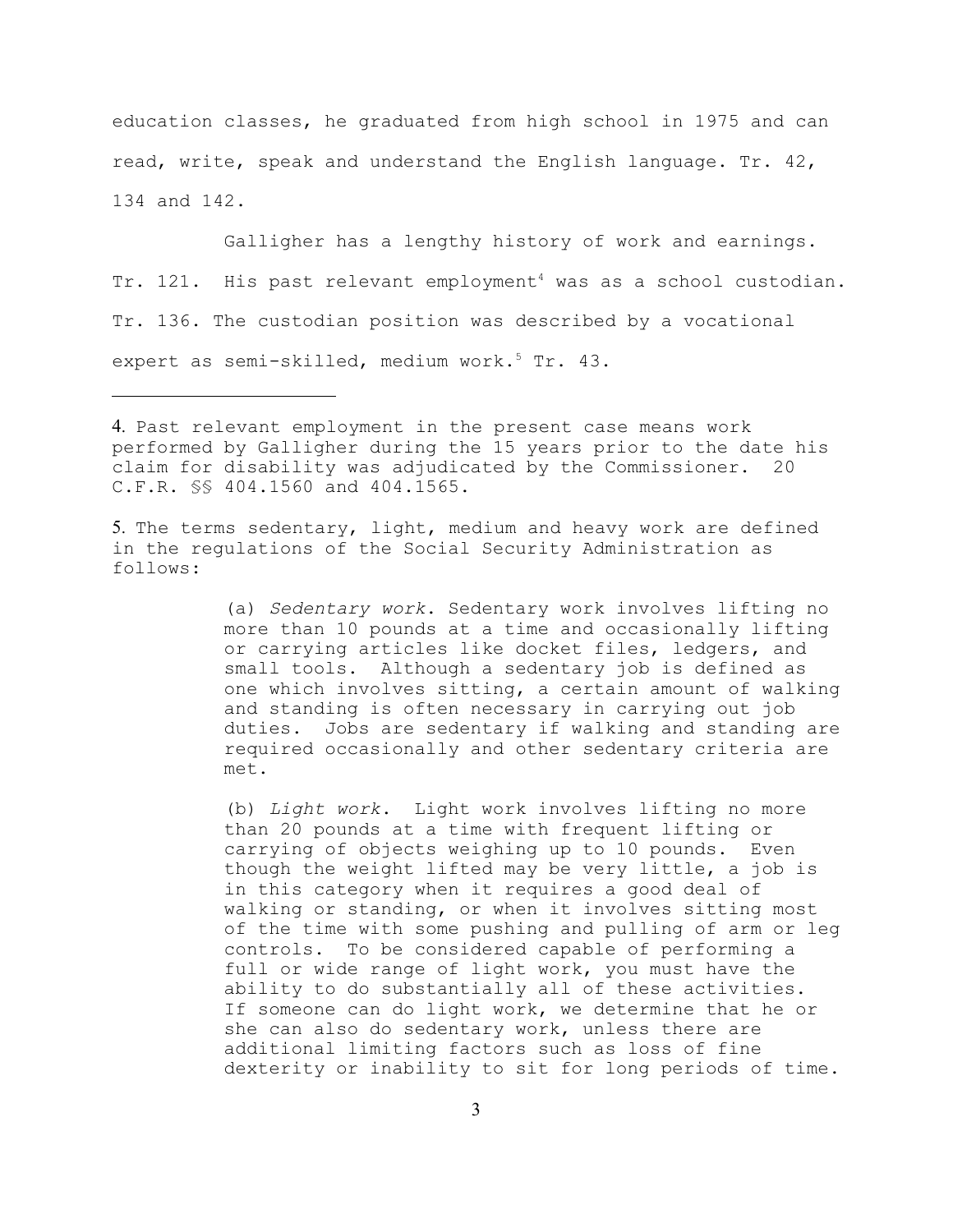Records of the Social Security Administration reveal that Galligher had earnings in the years 1972 through 2008. Tr. 121. In 2008 his earnings were \$6962.23. Id. From 1993 through 2007, Galligher's earning never fell below \$24,500.00. Id. Galligher's total earnings from 1972 through 2008 were \$706,943.01. Id.

Galligher claims that he became disabled on June 16, 2007,<sup>6</sup>

(d) *Heavy work*. Heavy work involves lifting no more than 100 pounds at a time with frequent lifting or carrying of objects weighing up to 50 pounds. If someone can do heavy work, we determine that he or she can also do medium, light, and sedentary work.

20 C.F.R. §§ 404.1567 and 416.967.

6. Galligher was 51 years of age on the alleged disability onset date and 53 years of age on the date of the administrative law judge's decision. Galligher was considered a "person closely approaching advanced age." 20 C.F.R. § 404.1563(d). The Social Security Administration considers that such age "along with a severe impairment(s) and limited work experience may seriously affect [the person's] ability to adjust to other work." Id.

Contained within the Social Security regulations are grids or tables which lists Rules 201.01 through 203.31 in the left hand column, also known as the Medical-Vocational Rules. These grids or tables are found at 20 C.F.R. pt. 404, subpt. P, app. 2. There are grids or tables for sedentary, light and medium work. The Social Security regulations provide that "where the findings of fact made with respect to a particular individual's vocational factors and residual functional capacity coincide with all of the criteria of a particular rule, the rule directs a conclusion as to whether the individual is or is not disabled." Rule 200.00. In the right hand column of the grid or table is set forth the

<sup>(</sup>c) *Medium work*. Medium work involves lifting no more than 50 pounds at a time with frequent lifting or carrying of objects weighing up to 25 pounds. If someone can do medium work, we determine that he or she can do sedentary and light work.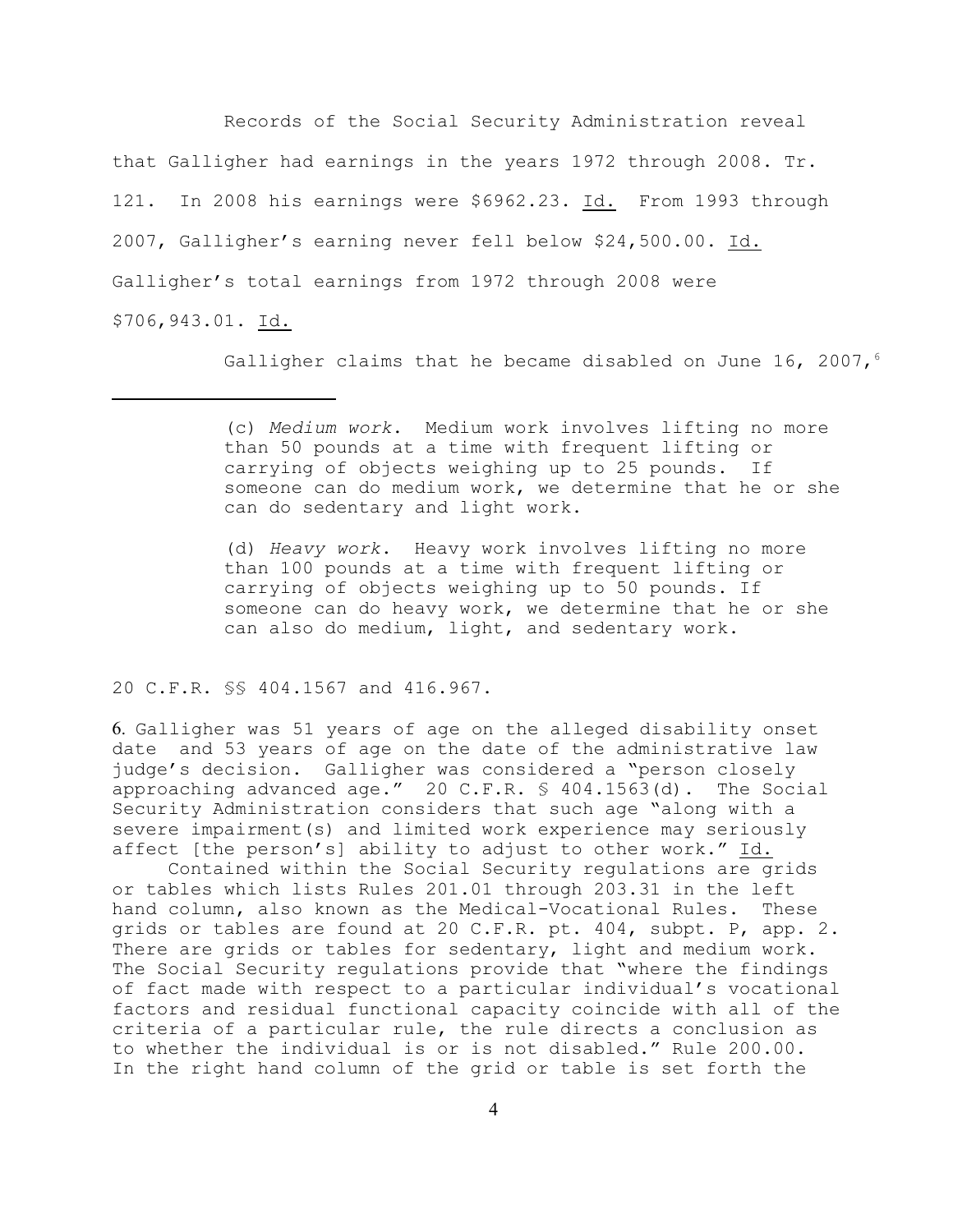because of a cardiac condition, diabetes, obesity and sleep apnea. Doc. 7, Plaintiff's Brief, p. 2. Galligher stopped working as a custodian in June, 2007, and went on sick and annual leave. Tr. 144. He then returned to work as custodian for four full days and four half days in March 2008. Id. This brief return to work was followed by additional sick and annual leave. Id. Galligher has not worked since March, 2008. Id. The record also reveals that Galligher had a work-related injury in March, 2007, for which he received worker's compensation benefits. Tr. 104-108 and 143.

For the reasons set forth below we will affirm the decision of the Commissioner denying Galligher's application for disability insurance benefits.

#### **STANDARD OF REVIEW**

When considering a social security appeal, we have plenary review of all legal issues decided by the Commissioner. See Poulos v. Commissioner of Social Security, 474 F.3d 88, 91 (3d Cir. 2007); Schaudeck v. Commissioner of Social Sec. Admin., 181 F.3d 429, 431

<sup>&</sup>quot;Decision" as to whether a claimant is "disabled" or "not disabled." If all of the criteria of particular Rule are met "[t]he existence of jobs in the national economy is reflected in the 'Decisions' shown in the rules, i.e., in promulgating the rules, administrative notice has been taken of the numbers (sic) of unskilled jobs that exist throughout the national economy at the various functional levels. . . Thus, when all factors coincide with the criteria of a rule, the existence of such jobs is established." Rule 200.00(b).

Under certain circumstances an individual "closely approaching advanced age" is automatically considered disabled pursuant to the Medical-Vocational Rules. Those rules are not applicable with respect to Galligher's present application.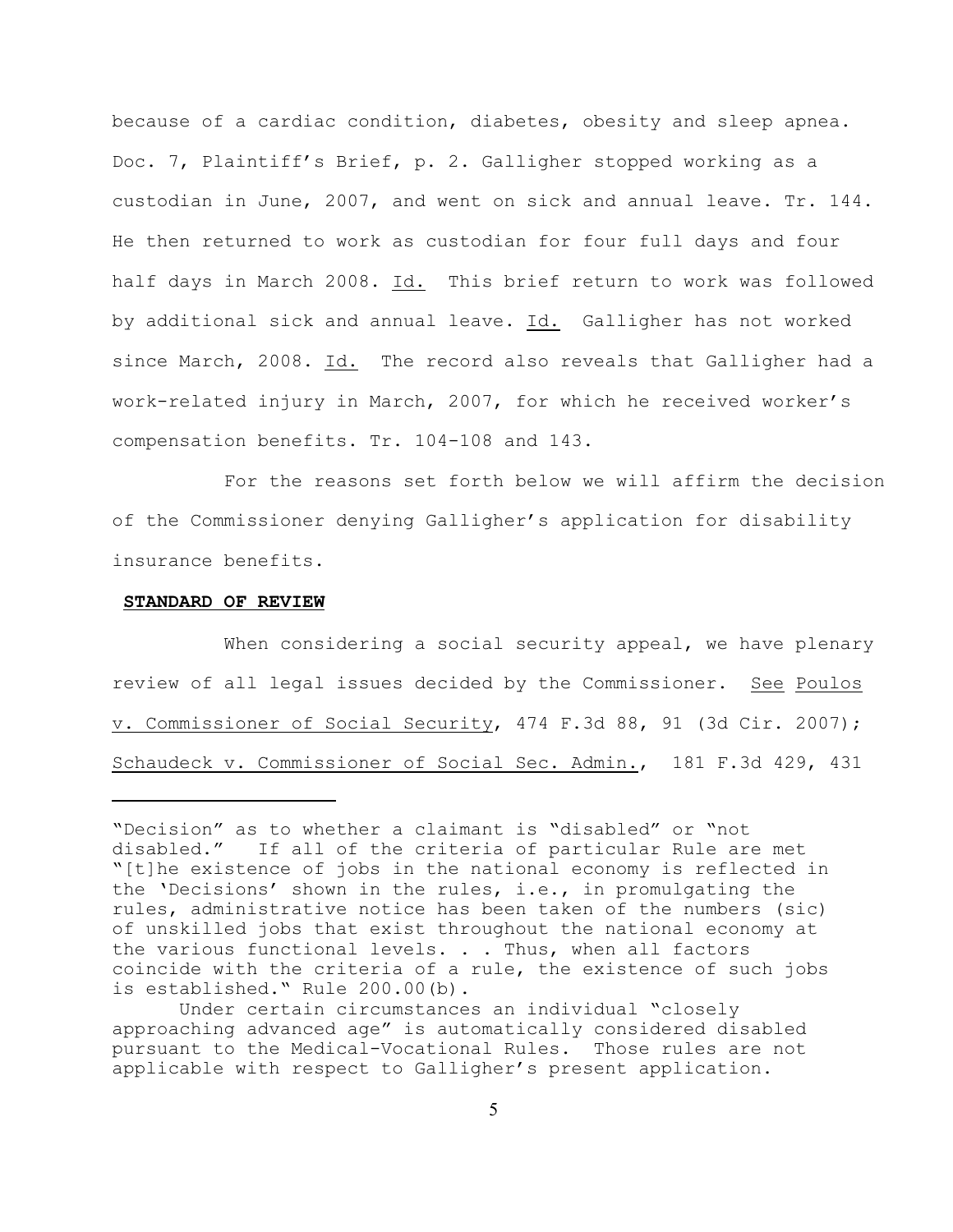(3d Cir. 1999); Krysztoforski v. Chater, 55 F.3d 857, 858 (3d Cir. 1995). However, our review of the Commissioner's findings of fact pursuant to 42 U.S.C.  $\frac{1}{5}$  405(q) is to determine whether those findings are supported by "substantial evidence." Id.; Brown v. Bowen, 845 F.2d 1211, 1213 (3d Cir. 1988); Mason v. Shalala, 994 F.2d 1058, 1064 (3d Cir. 1993). Factual findings which are supported by substantial evidence must be upheld. 42 U.S.C. §405(g); Fargnoli v. Massanari, 247 F.3d 34, 38 (3d Cir. 2001)("Where the ALJ's findings of fact are supported by substantial evidence, we are bound by those findings, even if we would have decided the factual inquiry differently."); Cotter v. Harris, 642 F.2d 700, 704 (3d Cir. 1981)("Findings of fact by the Secretary must be accepted as conclusive by a reviewing court if supported by substantial evidence."); Keefe v. Shalala, 71 F.3d 1060, 1062 (2d Cir. 1995); Mastro v. Apfel, 270 F.3d 171, 176 (4th Cir. 2001); Martin v. Sullivan, 894 F.2d 1520, 1529 & 1529 n.11  $(11^{th}$ Cir. 1990).

Substantial evidence "does not mean a large or considerable amount of evidence, but 'rather such relevant evidence as a reasonable mind might accept as adequate to support a conclusion.'" Pierce v. Underwood, 487 U.S. 552, 565 (1988) (quoting Consolidated Edison Co. v. N.L.R.B., 305 U.S. 197, 229 (1938)); Johnson v. Commissioner of Social Security, 529 F.3d 198, 200 (3d Cir. 2008); Hartranft v. Apfel, 181 F.3d 358, 360 (3d Cir. 1999). Substantial evidence has been described as more than a mere scintilla of evidence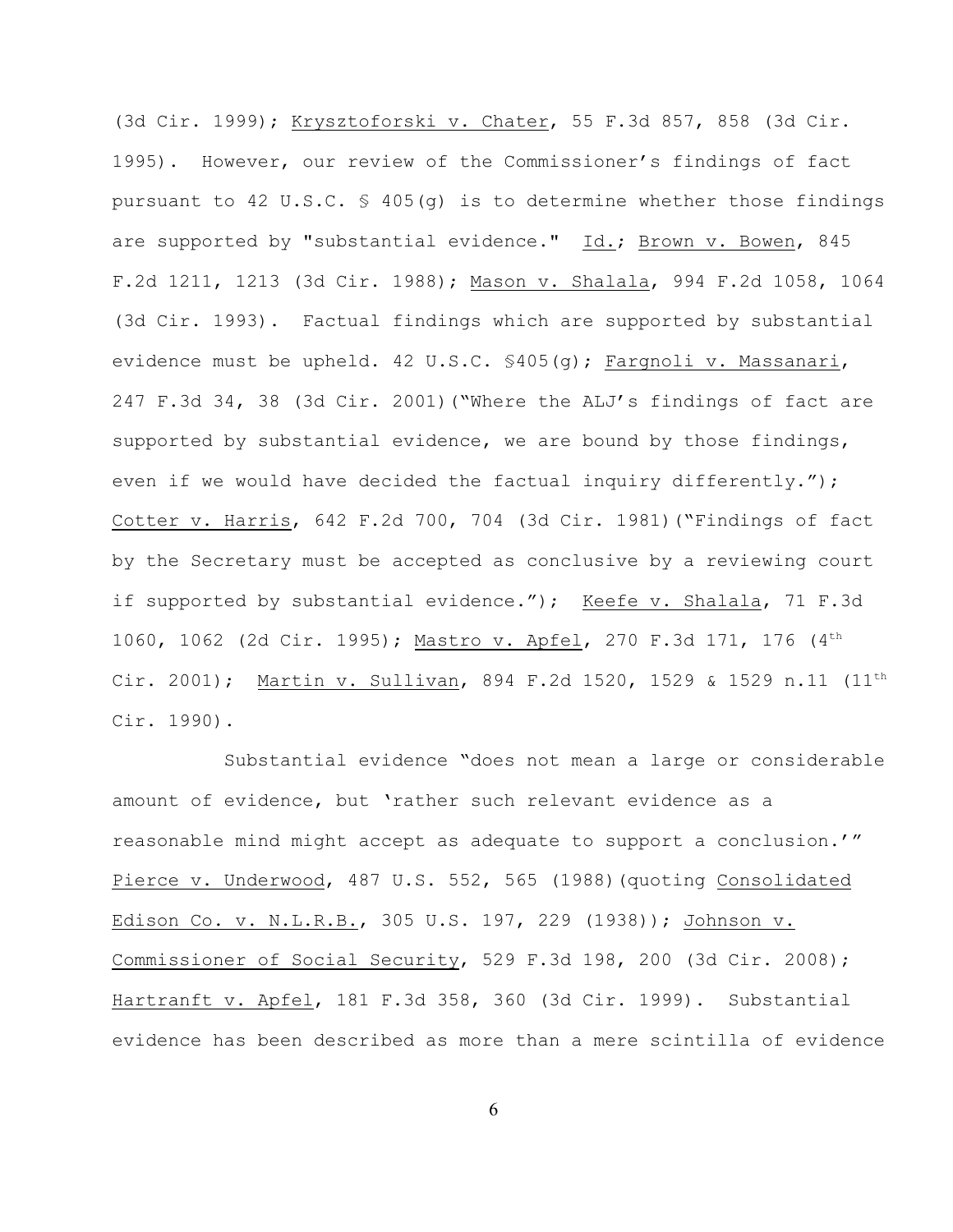but less than a preponderance. Brown, 845 F.2d at 1213. In an adequately developed factual record substantial evidence may be "something less than the weight of the evidence, and the possibility of drawing two inconsistent conclusions from the evidence does not prevent an administrative agency's finding from being supported by substantial evidence." Consolo v. Federal Maritime Commission, 383 U.S. 607, 620 (1966).

Substantial evidence exists only "in relationship to all the other evidence in the record," Cotter, 642 F.2d at 706, and "must take into account whatever in the record fairly detracts from its weight." Universal Camera Corp. v. N.L.R.B., 340 U.S. 474, 488 (1971). A single piece of evidence is not substantial evidence if the Commissioner ignores countervailing evidence or fails to resolve a conflict created by the evidence. Mason, 994 F.2d at 1064. The Commissioner must indicate which evidence was accepted, which evidence was rejected, and the reasons for rejecting certain evidence. Johnson, 529 F.3d at 203; Cotter, 642 F.2d at 706-707. Therefore, a court reviewing the decision of the Commissioner must scrutinize the record as a whole. Smith v. Califano, 637 F.2d 968, 970 (3d Cir. 1981); Dobrowolsky v. Califano, 606 F.2d 403, 407 (3d Cir. 1979).

#### **SEQUENTIAL EVALUATION PROCESS**

To receive disability benefits, the plaintiff must demonstrate an "inability to engage in any substantial gainful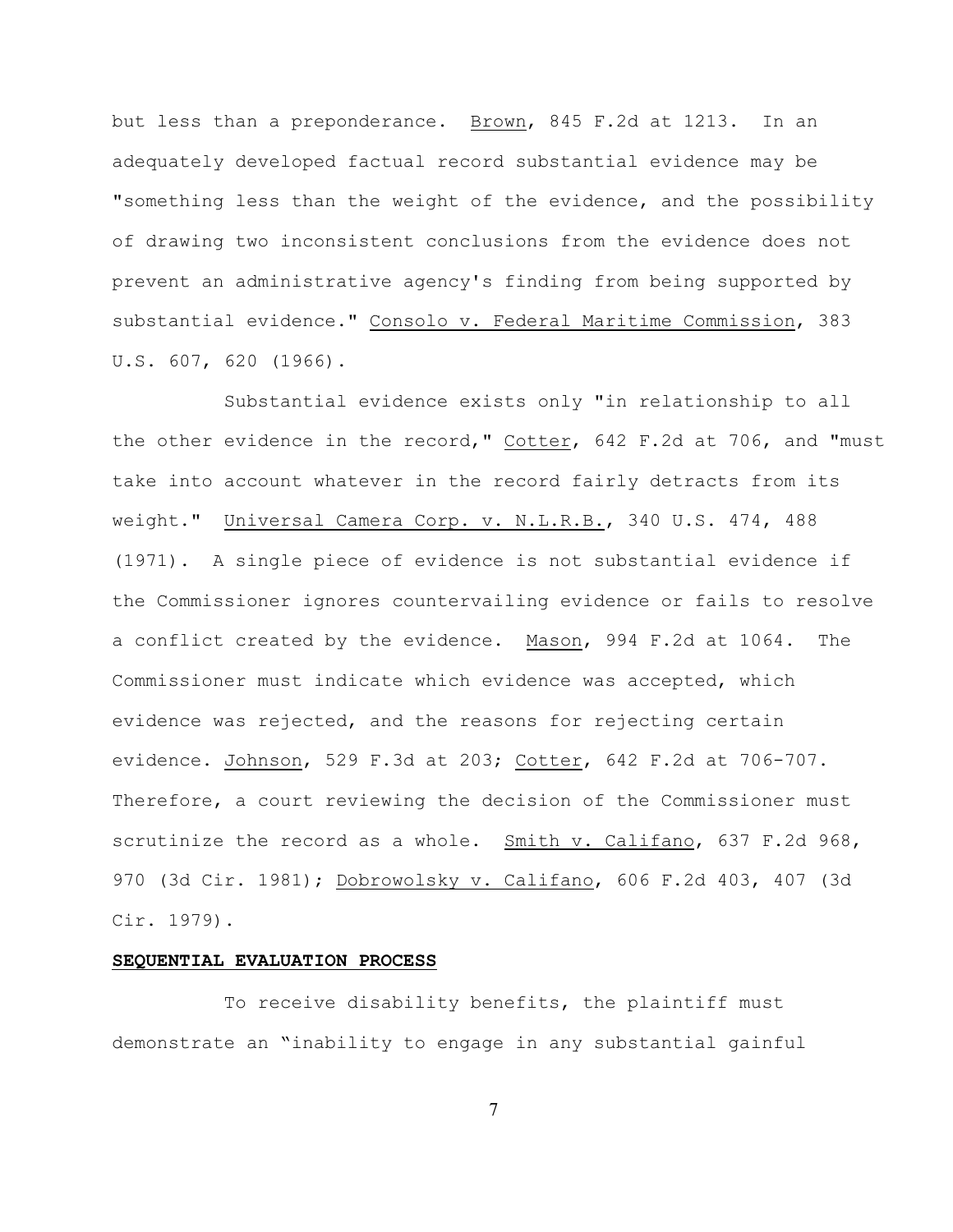activity by reason of any medically determinable physical or mental impairment which can be expected to result in death or which has lasted or can be expected to last for a continuous period of not less than 12 months."  $42 \text{ U.S.C. } $ 432 \text{ (d) (1) (A)}.$  Furthermore,

> [a]n individual shall be determined to be under a disability only if his physical or mental impairment or impairments are of such severity that he is not only unable to do his previous work but cannot, considering his age, education, and work experience, engage in any other kind of substantial gainful work which exists in the national economy, regardless of whether such work exists in the immediate area in which he lives, or whether a specific job vacancy exists for him, or whether he would be hired if he applied for work. For purposes of the preceding sentence (with respect to any individual), "work which exists in the national economy" means work which exists in significant numbers either in the region where such individual lives or in several regions of the country.

42 U.S.C. § 423(d)(2)(A).

The Commissioner utilizes a five-step process in evaluating claims for disability insurance benefits. See 20 C.F.R. §404.1520; Poulos, 474 F.3d at 91-92. This process requires the Commissioner to consider, in sequence, whether a claimant (1) is engaging in substantial gainful activity,<sup>7</sup> (2) has an impairment that is severe or a combination of impairments that is severe,  $8(3)$ 

<sup>7.</sup> If the claimant is engaging in substantial gainful activity, the claimant is not disabled and the sequential evaluation proceeds no further.

<sup>8.</sup> The determination of whether a claimant has any severe impairments, at step two of the sequential evaluation process, is a threshold test. 20 C.F.R. § 404.1520(c). If a claimant has no impairment or combination of impairments which significantly limits the claimant's physical or mental abilities to perform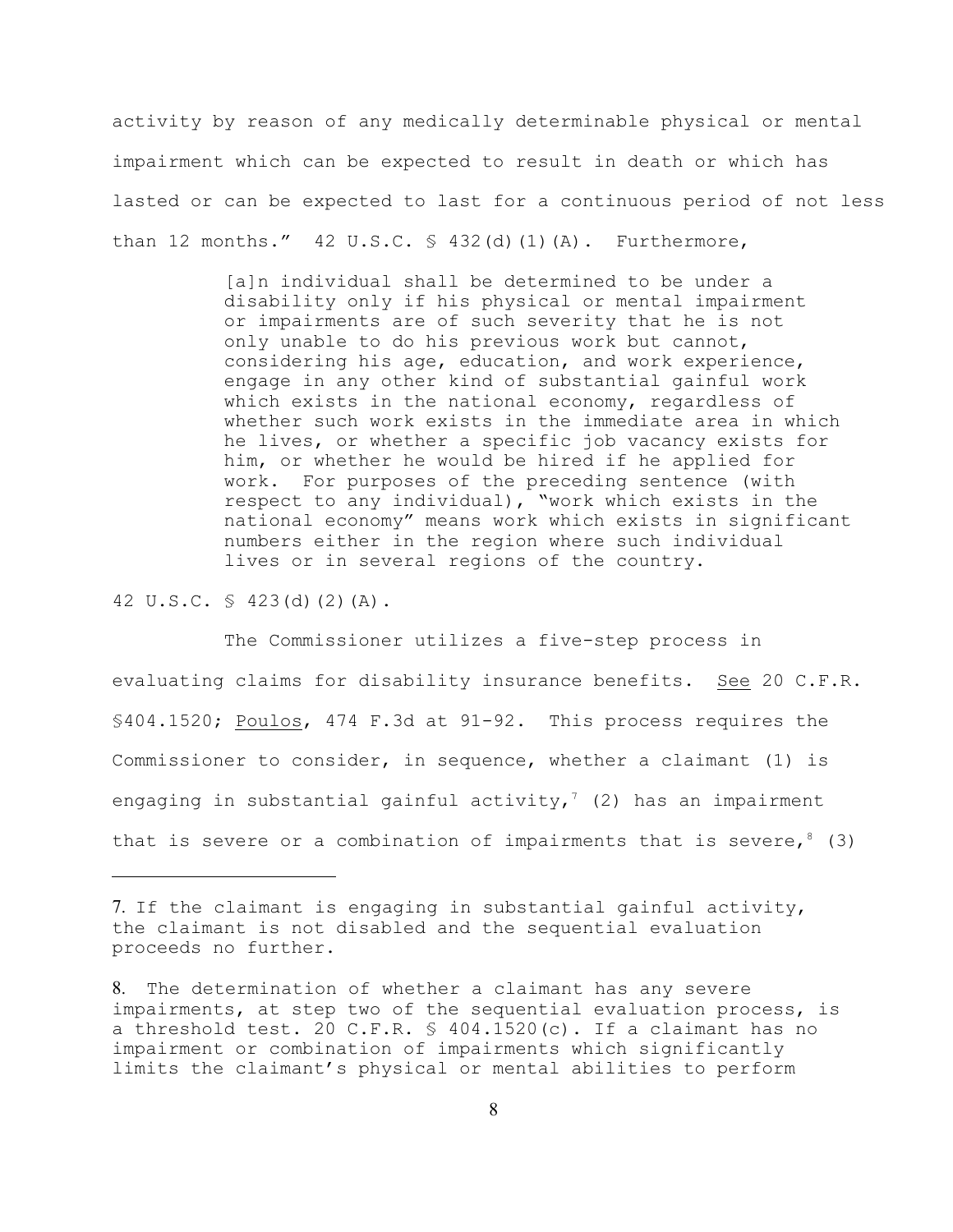has an impairment or combination of impairments that meets or equals the requirements of a listed impairment,  $9(4)$  has the residual functional capacity to return to his or her past work and (5) if not, whether he or she can perform other work in the national economy. Id. As part of step four the administrative law judge must determine the claimant's residual functional capacity. Id.<sup>10</sup>

Residual functional capacity is the individual's maximum remaining ability to do sustained work activities in an ordinary work setting on a regular and continuing basis. See Social Security Ruling 96-8p, 61 Fed. Reg. 34475 (July 2, 1996). A regular and continuing basis contemplates full-time employment and is defined as

basic work activities, the claimant is "not disabled" and the evaluation process ends at step two. Id. If a claimant has any severe impairments, the evaluation process continues. 20 C.F.R. § 404.1520(d)-(g). Furthermore, all medically determinable impairments, severe and non-severe, are considered in the subsequent steps of the sequential evaluation process. 20 C.F.R. §§ 404.1523 and 404.1545(a)(2).

<sup>9.</sup> If the claimant has an impairment or combination of impairments that meets or equals a listed impairment, the claimant is disabled. If the claimant does not have an impairment or combination of impairments that meets or equals a listed impairment, the sequential evaluation process proceeds to the next step. 20 C.F.R. § 404.1525 explains that the listing of impairments "describes for each of the major body systems impairments that [are] consider[ed] to be severe enough to prevent an individual from doing any gainful activity, regardless of his or her age, education, or work experience." Section 404.1525 also explains that if an impairment does not meet or medically equal the criteria of a listing an applicant for benefits may still be found disabled at a later step in the sequential evaluation process.

<sup>10.</sup> If the claimant has the residual functional capacity to do his or her past relevant work, the claimant is not disabled.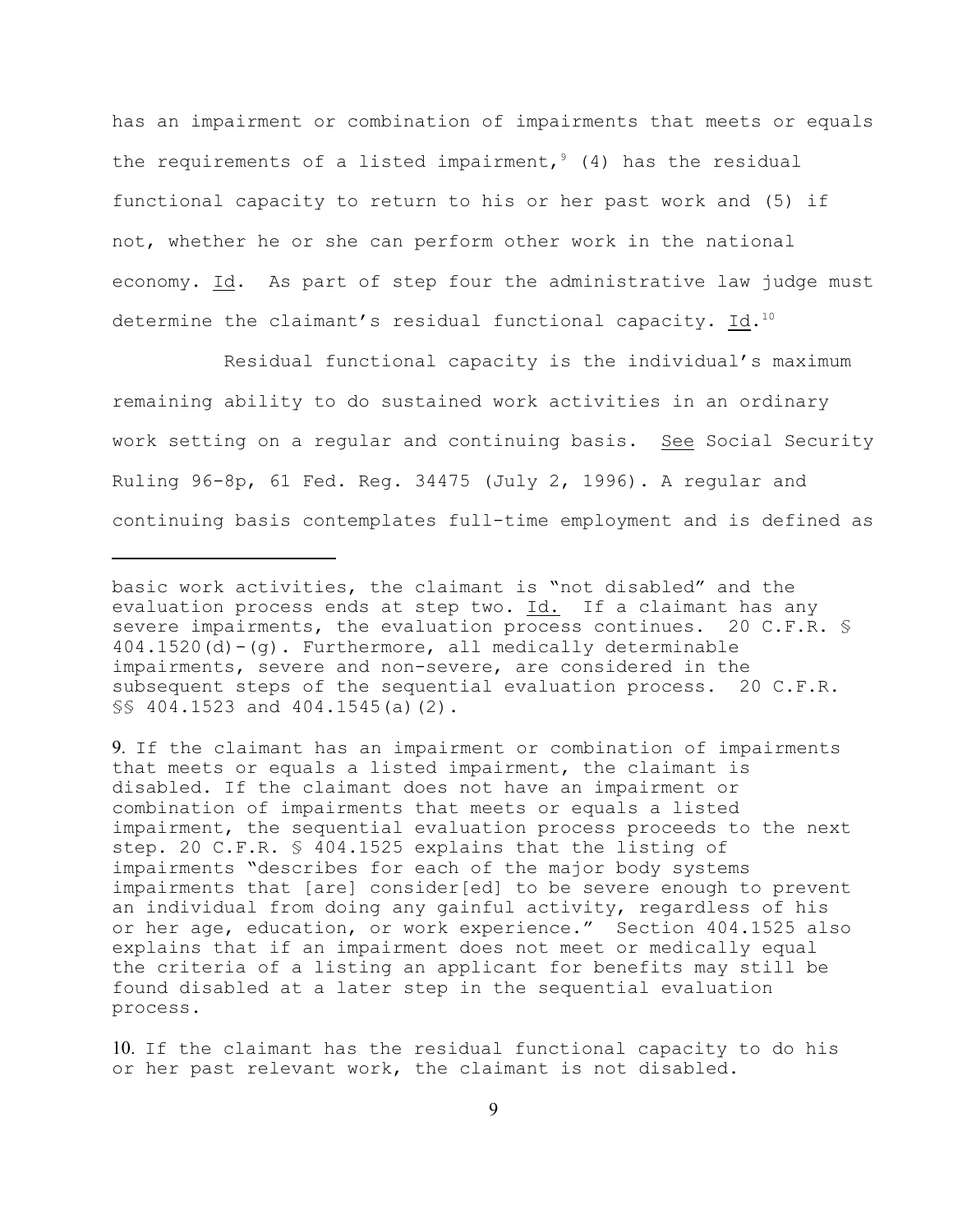eight hours a day, five days per week or other similar schedule. The residual functional capacity assessment must include a discussion of the individual's abilities. Id; 20 C.F.R. § 404.1545; Hartranft, 181 F.3d at 359 n.1 ("'Residual functional capacity' is defined as that which an individual is still able to do despite the limitations caused by his or her impairment(s).").

## **DISCUSSION**

The administrative law judge at step one of the sequential evaluation process found that Galligher had not engaged in substantial gainful work activity since June 16, 2007, the alleged disability onset date. Tr. 13.

At step two of the sequential evaluation process, the administrative law judge found that Galligher had the following severe impairments: "coronary artery disease, status post coronary artery bypass graft, hypertension, type II diabetes mellitus, morbid obesity, obstructive sleep apnea, repair of rotator cuff tear." Tr. 13.

At step three of the sequential evaluation process the administrative law judge found that Galligher's impairments did not individually or in combination meet or equal a listed impairment. Tr. 13.

At step four of the sequential evaluation process the administrative law judge found that Galligher could not perform his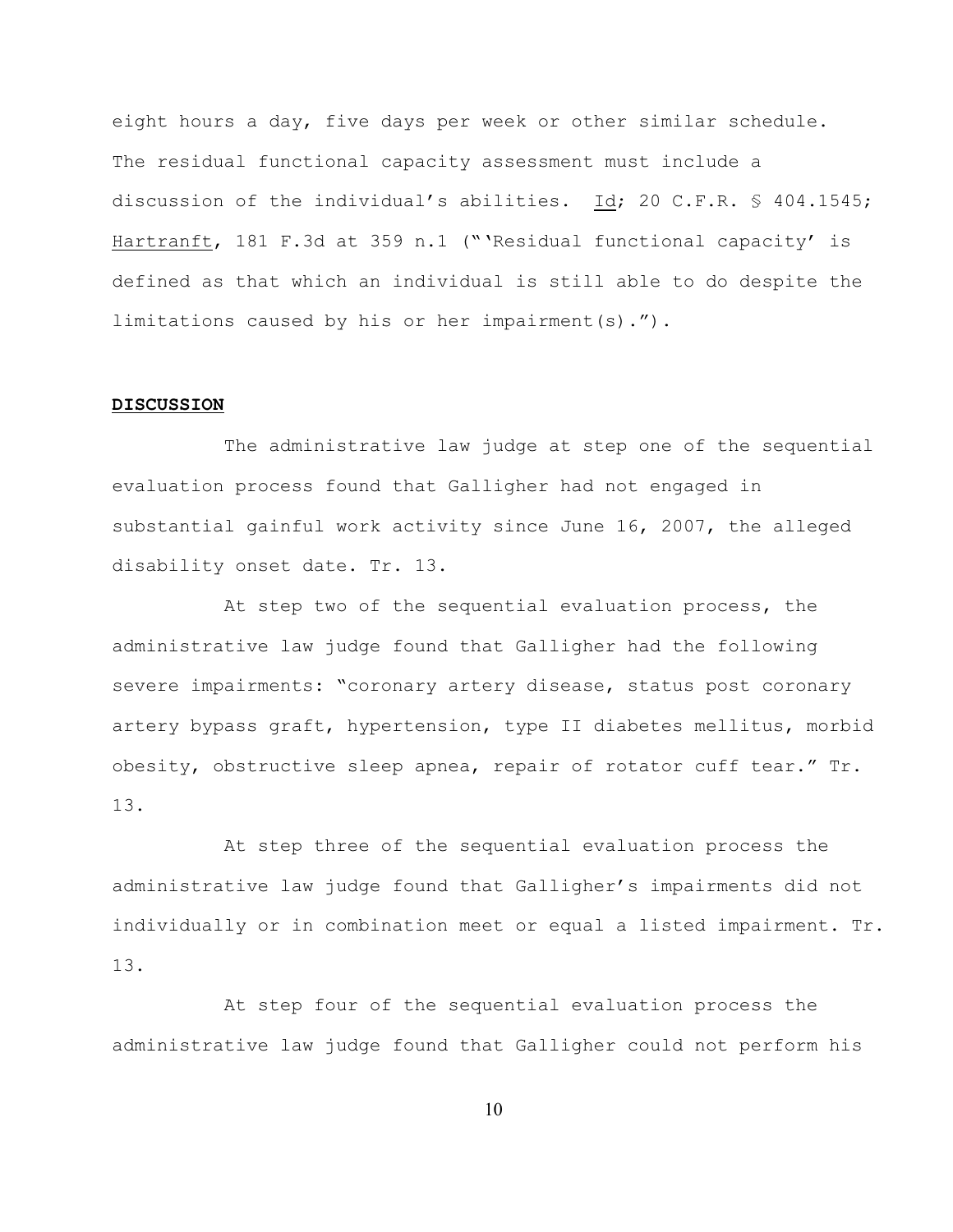prior relevant medium work as a school custodain but that he had the

residual functional capacity to perform light work as defined in [the regulations]. The individual may need to break from any prolonged standing or walking, either by change of task or the opportunity to sit in the course of that job. The lifting and carrying capacity would be within the ranges defined by the dictionary of occupational titles for light exertional work. The other thing that would be a primary restriction would be bending below the waist; it should be occasional bending at best. With the dominant upper extremity any kind of repetitive reaching overhead would be prohibited although some frequent capacity may be there. Otherwise, the general handling, grasping, capacity remains intact for at least frequent on a bilateral basis with the upper extremities. There may be some visual issues with respect to reading or distance reading and so the general, primary mode of communication should be oral and not reading or writing. Likewise, the job itself should not involve . . . frequent, detailed, fine visual discrimination, such as looking into a microscope . . . or looking at stiching for . . . quality control . . . Generally speaking, because of the special education history, we ought to be looking at more in the very low level, semi-skilled at best, and perhaps toward the unskilled range of work activity.

Tr. 14. In setting this residual functional capacity, the administrative law judge relied on the opinion of Anne C. Zaydon, M.D., who reviewed Galligher's medical records on behalf of the Bureau of Disability Determination. Tr. 568-573. Dr. Zaydon concluded that Galligher had the physical exertional abilities to engage in a limited range of light work consistent with the administrative law judge's determination. $11$  Id.

<sup>11.</sup> The administrative law judge actually imposed additional limitations/requirements which Dr. Zaydon did not find necessary, such as a sit/stand option and limitations relating to the use of the upper extremities.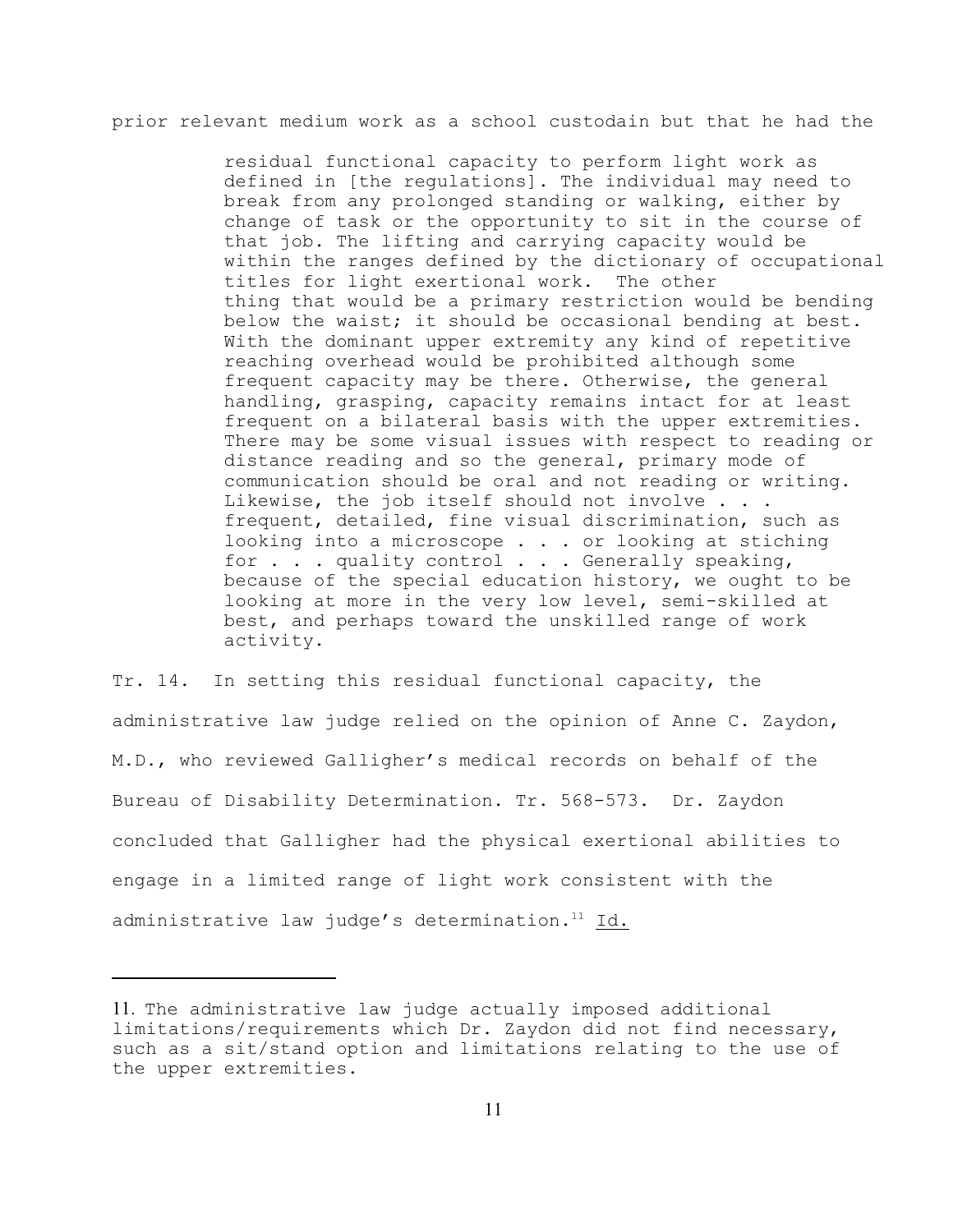Based on the above residual functional capacity and the testimony of a vocational expert, the administrative law judge found that Galligher could perform unskilled, light work as a bench type inspector, packager and assembler, and that there were a significant number of such jobs in the regional, state and national economies. Tr. 18.

The administrative record in this case is 739 pages in length, primarily consisting of medical and vocational records. Galligher argues that because there is "no evidence of record" that Galligher retains the residual functional capacity for light work the administrative law judge erred by so finding. Galligher also argues that the administrative law judge inappropriately considered Galligher's credibility.

We have thoroughly reviewed the record in this case and find no merit in Galigher's arguments. The administrative law judge did an adequate job of reviewing Galligher's vocational history and medical records in his decision. Tr. 13-19. Furthermore, the brief submitted by the Commissioner thoroughly reviews the medical and vocational evidence in this case. Doc. 8, Brief of Defendant. Because the administrative law judge adequately reviewed the medical evidence in his decision we will only comment on a few items.

Initially we will note that no treating or examining physician has indicated that Galligher suffers from physical or mental functional limitations that would preclude him from engaging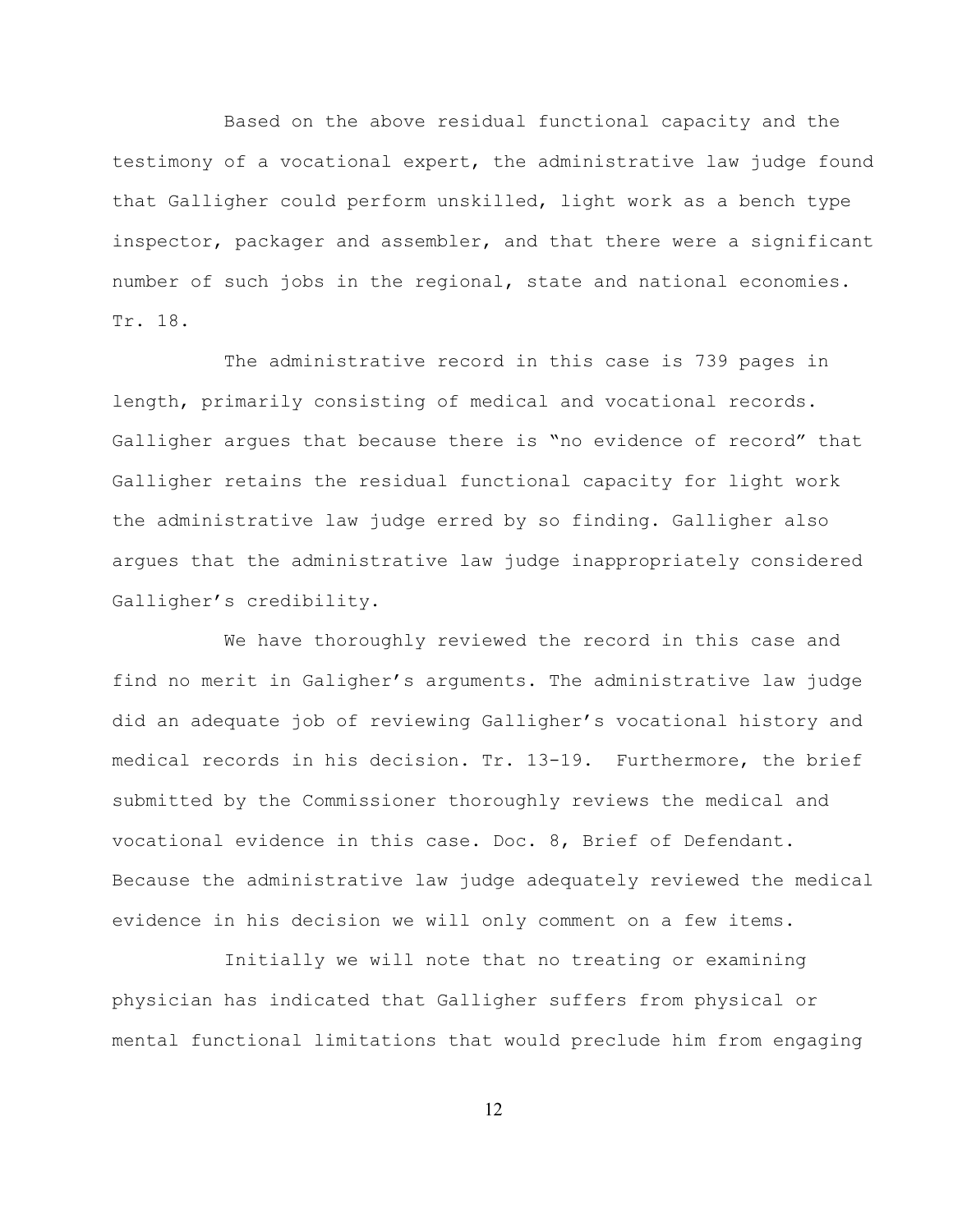in the limited range of light work set by the administrative law judge in his decision for the requisite statutory 12 month period.

The alleged disability onset date in this case as noted is June 16, 2007. After that date there are several items of note in the medical records. On August 1, 2007, Galligher was seen by Charles Benoit, M.D., regarding his coronary artery bypass surgery. Dr. Benoit indicated that Galligher was one month status post surgery and doing well. Tr. 310. Dr. Benoit indicated that Galligher stated he was feeling well and had no cardiac symptoms, that he was walking ½ mile with relative ease, taking stairs satisfactorily and in cardiac rehabilitation. Id. Dr. Benoit stated that the incision had healed well and that Galligher needed to increase his activity. Id.

A physical examination performed on October 23, 2007, by Delia Melton, M.D., Galligher's primary care physician, was unremarkable. Tr. 317-319. In fact a neurological motor examination of the upper and lower extremities on that date was normal (5/5). Tr. 318.

Galligher did have a right rotator cuff tear surgically repaired on October 26, 2007, by John H. Bailey, M.D., at the Williamsport Hospital. Tr. 336-338. After that surgery Galligher was examined by James W. Redka, M.D. Tr. 334-335. Dr. Redka found that Galligher was alert and oriented. Id. Dr. Redka reported that Galligher "had known coronary disease . . . since 2001 . . . He had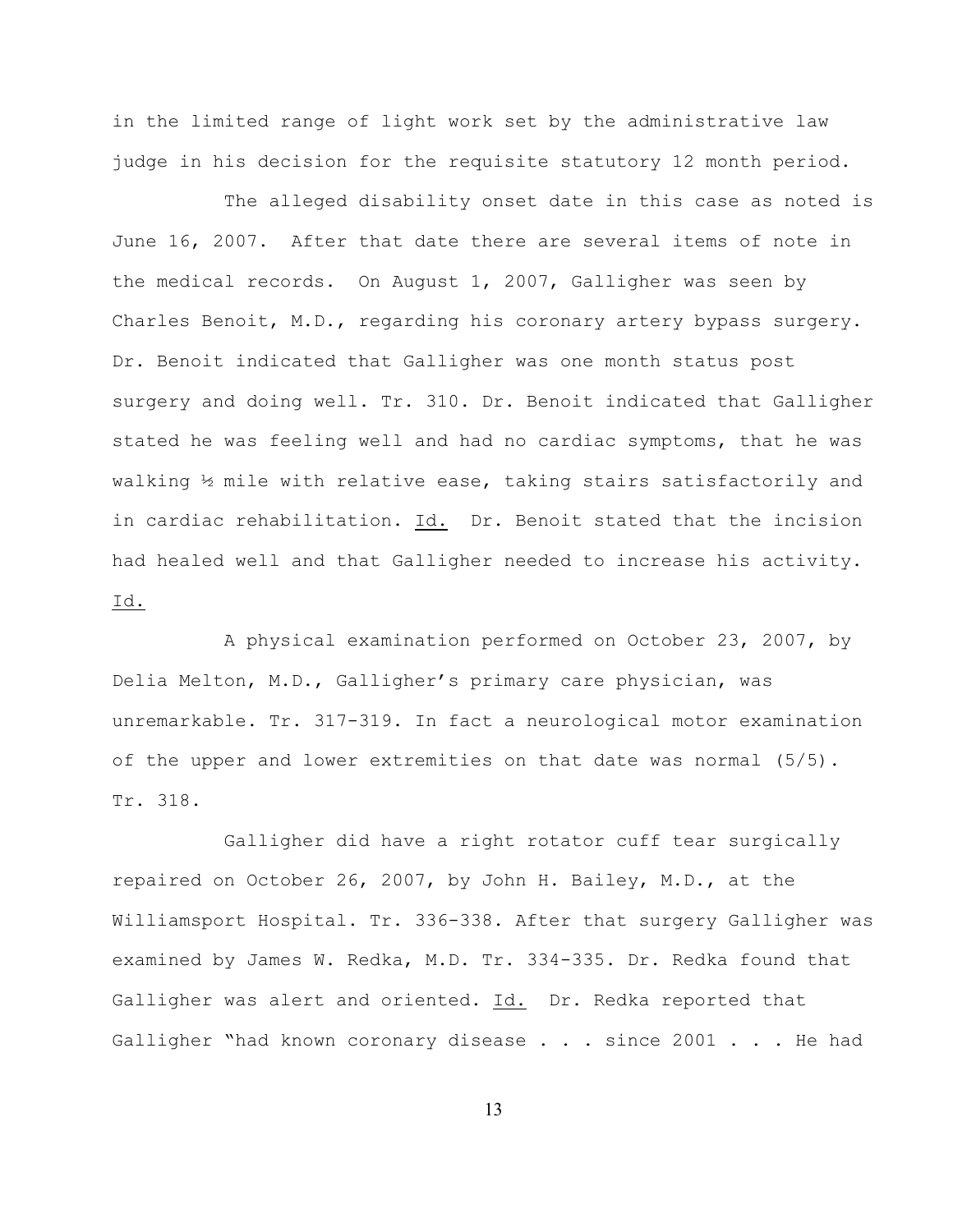an open three-vessel bypass this summer at Geisinger Medical Center. He has healed from that and is said to be asymptomatic." Tr. 334. Dr. Redka performed a physical examination during which he observed the following:

> [Galligher] has unusual speech but seems to understand well. . . Head, eyes, ears, nose and throat normal. His body habitus is extremely obese. He is in no distress. He has a bandage from his right shoulder surgery clearly in place. There is not any excess of bleeding. . . . Extremities show trace edema consistent with his obesity only. . . .

Tr. 335.

On November 6, 2007, Galligher had a follow-up appointment with Dr. Bailey regarding his rotator cuff surgery. Tr. 332. Dr. Bailey noted that Galligher was doing well, the wound was "nicely healed," and he was neurovascularly intact distally. Id. By January 11, 2008, Galligher was doing reasonably well. Id. Over the next several months Galligher continued to improve. Id.

At the administrative hearing held in this case Galligher did not mention any serious difficulty with or pain related in his right shoulder and in the brief submitted to this court, Galligher did not state that he had a shoulder condition which limited his ability to work. Also, physical therapy records reveal that by January 2008, Galligher had significant improvement in his range of motion (forward flexion, abduction, external rotation and internal rotation) of his shoulder. Tr. 359.

On May 14, 2008, Donald T. Nardone, M.D., a treating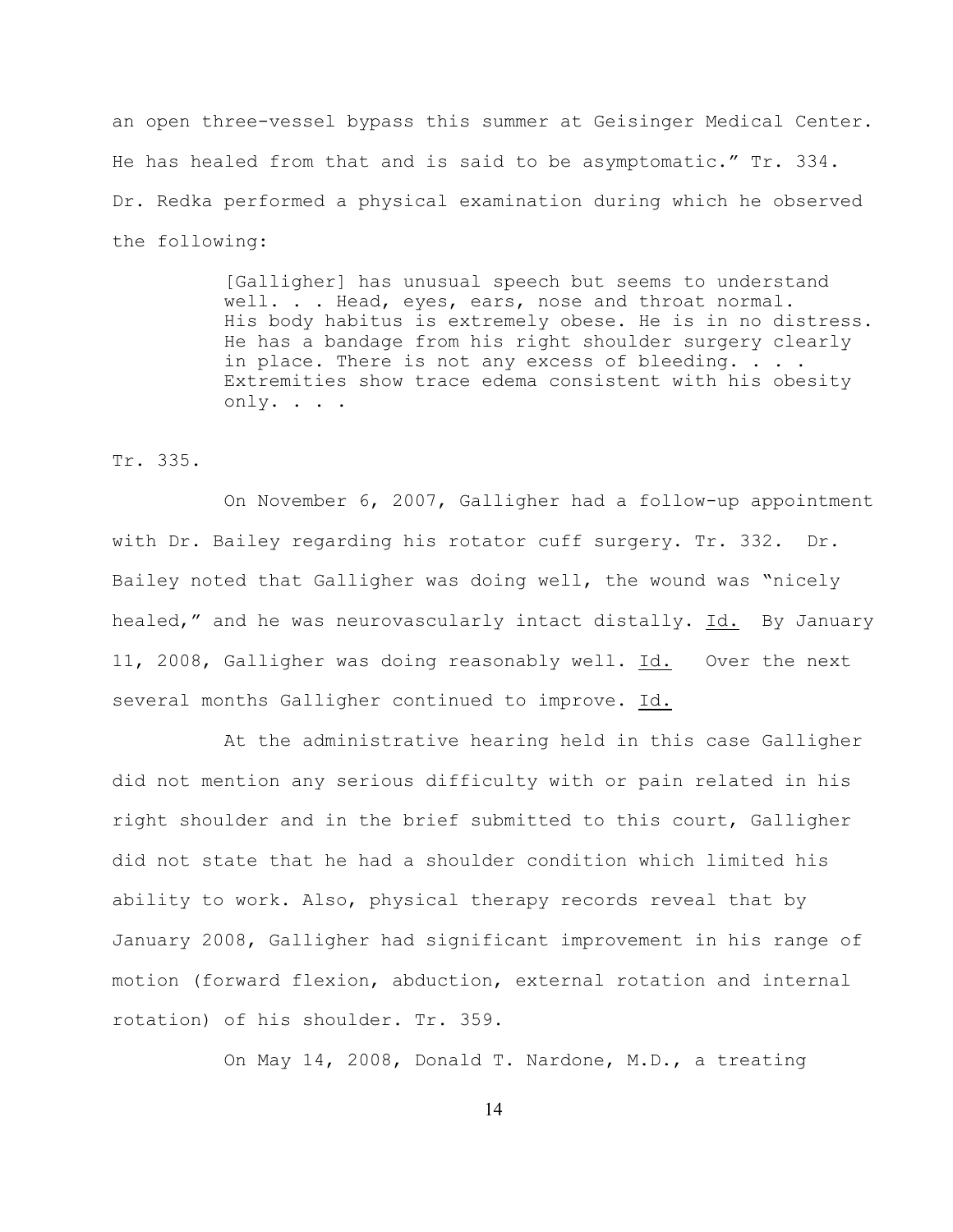cardiologist, reported that Galligher's "cardiac symptoms are well controlled at time of last visit other than his edema and shortness of breath which are probably related more to his obesity." Tr. 385. Dr. Nardone encouraged Galligher to engage in aerobic activity for thirty to sixty minutes daily. Tr. 536.

On March 17, 2009, Galligher had an echocardiogram study performed at Susquehanna Cardiology Associates, located in Williamsport. Tr. 584-585. The study was interpreted to be normal, including a normal left ventricle ejection fraction of 60 to 65%.<sup>12</sup> Id.

The medical records do reveal that Galligher's blood sugar levels frequently are not well-controlled. Tr. 534-536. Galligher testified that he is not very compliant with his diabetes regimen, but that if he would be more careful, his blood sugars would be better. Tr. 32. However, Galligher's primary care physician noted that Galligher condition has been improving and that he is exercising three times per week. Tr. 517.

Galligher testified at the administrative hearing that he drives, and that he drove to the hearing, which took a little over

<sup>12.</sup> "Ejection Fraction is a measurement of the percentage of blood leaving your heart each time it contracts. . . Because the left ventricle is the heart's main pumping chamber, ejection fraction is usually measured only in the left ventricle (LV). A normal LV ejection fraction is 55 to 70 percent." Martha Grogan, M.D., Ejection fraction: What does it measure?, MayoClinic.com, http://www.mayoclinic.com/health/ejection-fraction/AN00360 (Last visited February 28, 2012).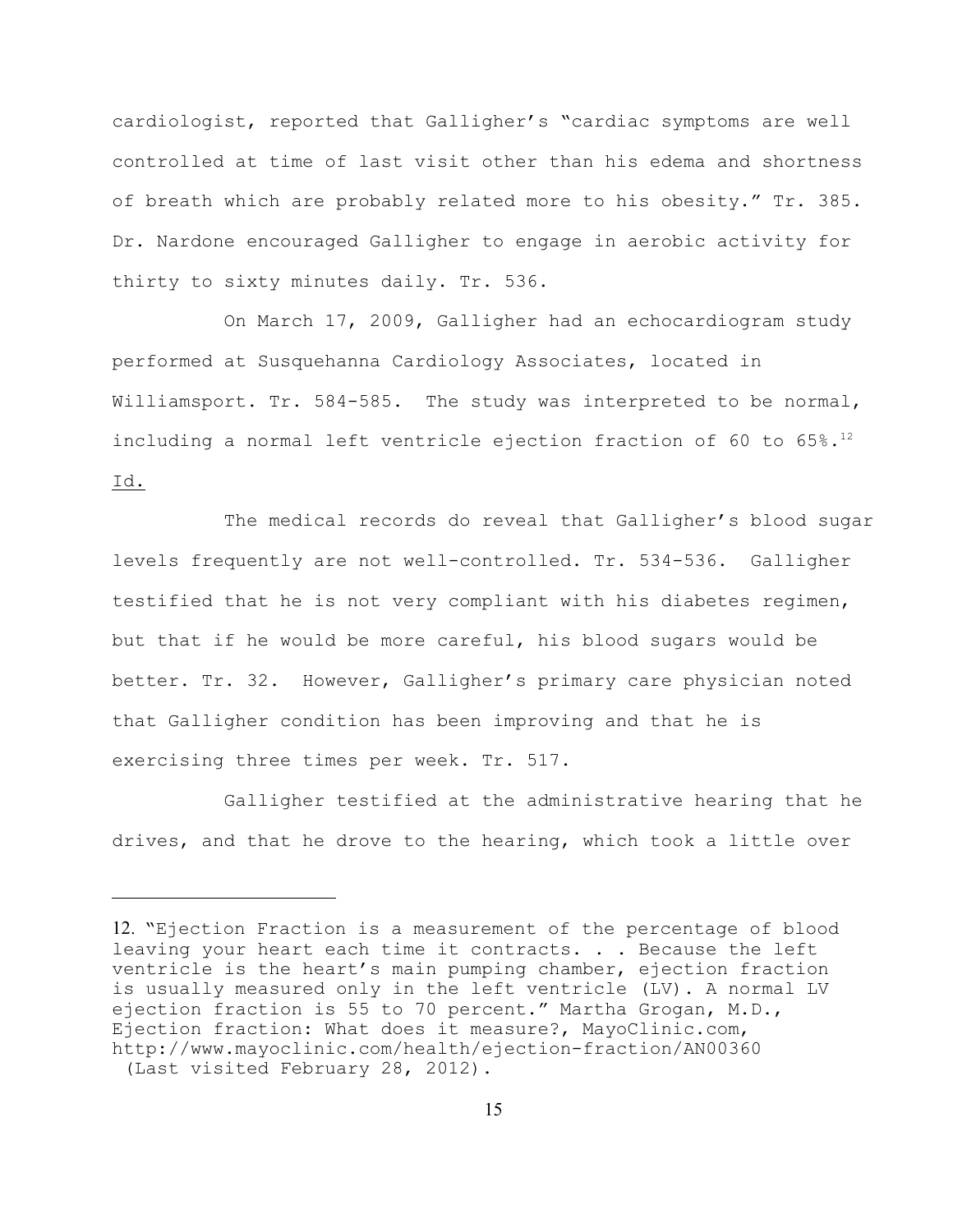one hour. Tr. 27. Galligher lives with three sisters, but is relatively independent, including fixing his own meals, loading and unloading the dishwasher, doing his own laundry, taking out the garbage and mowing the lawn. Tr. 27-29.

The administrative law judge relied on the opinion of Dr. Zaydon, the state agency physician. The administrative law judge's reliance on the opinion of Dr. Zaydon was appropriate. See Chandler v. Commissioner of Soc. Sec., F.3d. , 2011 WL 6062067 at \*4 (3d Cir. Dec. 7. 2011)("Having found that the [state agency physician's] report was properly considered by the ALJ, we readily conclude that the ALJ's decision was supported by substantial evidence[.]").

We are satisfied that the administrative law judge appropriately took into account all of Galligher mental and physical limitations in the residual functional capacity assessment. The administrative law judge concluded that Galligher could engage in a limited range of light work. That conclusion is supported by the opinion of the state agency physician.

 The administrative law judge stated that Galligher's statements concerning the intensity, persistence and limiting effects of his symptoms were not credible to the extent that they were inconsistent with the ability to perform a limited range of unskilled, light work. Tr. 19. The administrative law judge was not required to accept Galligher's claims regarding his physical limitations. See Van Horn v. Schweiker, 717 F.2d 871, 873 (3d Cir.